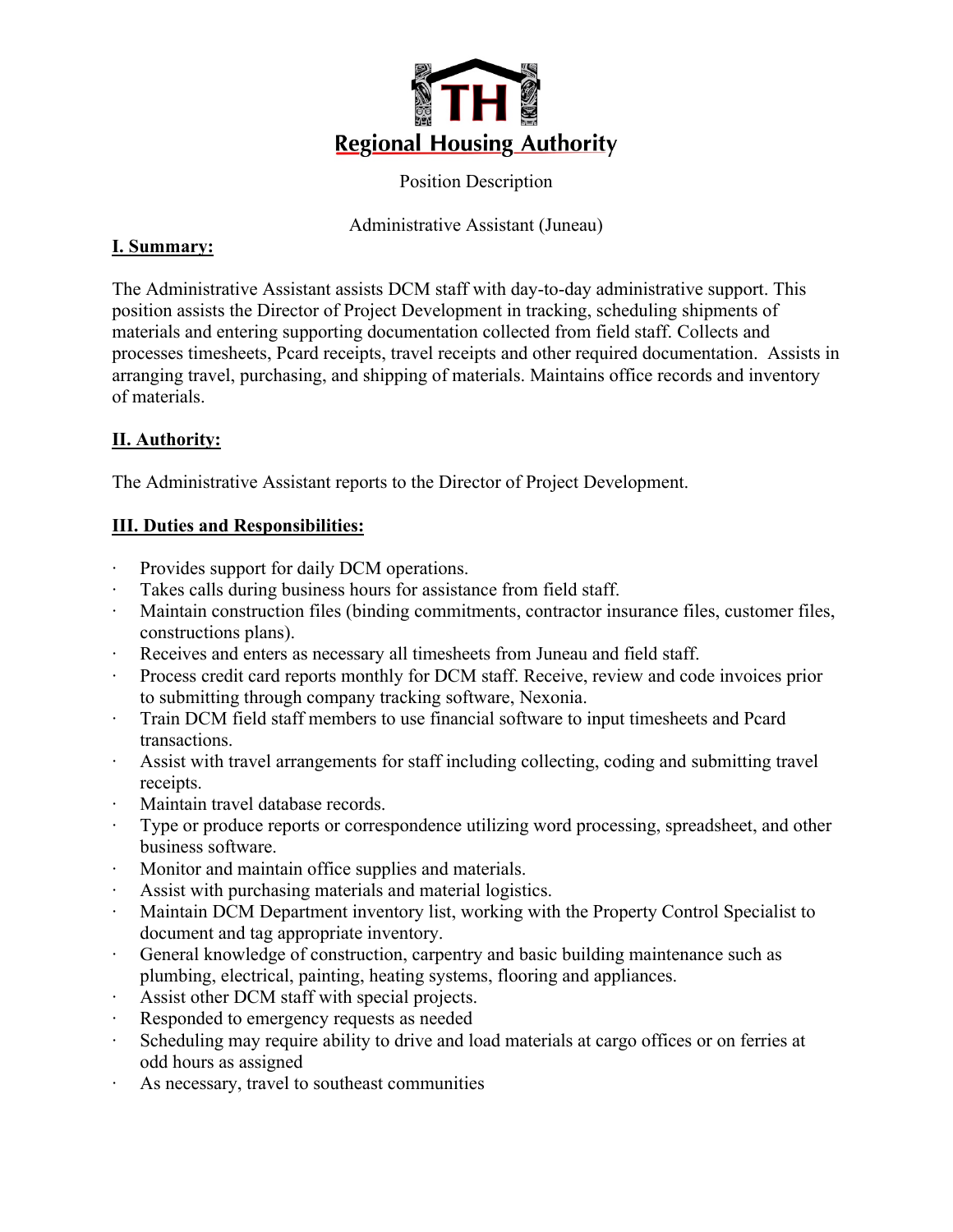Position Description Administrative Assistant Page 2

### **IV. Required Knowledge, Abilities and Skills:**

- ∙ Ability to work independently and perform clerical assignments with moderate direction.
- ∙ General knowledge of construction, carpentry and basic building maintenance such as plumbing, electrical, painting, heating systems, flooring and appliances.
- ∙ Ability to read, comprehend, explain, and apply written procedures.
- ∙ Ability to apply common sense understanding to carry out detailed but uninvolved written or oral instructions
- ∙ Working knowledge of business practices, correspondence and typing formats, including correct English grammar, spelling, and punctuation.
- ∙ Ability to add, subtract, multiply, and divide in all units of measures, using whole numbers, common fractions and decimals
- ∙ Working knowledge of filing and record keeping systems.
- ∙ Ability to recognize differences among data, facts, objects, or material.
- ∙ Ability to compare data from two or more sources for accuracy and completeness.
- ∙ Ability to operate office equipment
- ∙ Ability to greet visitors, answer the phone and answer or refer incoming inquiries from the public.
- ∙ Ability to provide quality customer service.
- ∙ Ability to perform complex data entry tasks.
- ∙ Working knowledge of MS Office Suite software and the use of computer systems.
- ∙ Ability to follow oral and written instructions.
- ∙ **Physical Requirements of the Position:** *The physical demands described are representative of those that must be met to successfully perform the essential functions of this job.* Mobility and ability to sit for long periods of time, keyboard, bend, reach and lift up to 40 lbs.

#### **V. Minimum Qualifications:**

- ∙ High school diploma or equivalent.
- ∙ 2 years of experience (paid or volunteer) performing duties related to office or clerical support.
- ∙ An associate's degree in business or related field may substitute for experience.
- ∙ Valid Alaska driver's license

### **VI. Grade Level:**

Grade 10 Non-exempt

#### **Other Duties**

Please note this job description is not designed to cover or contain a comprehensive listing of activities, duties or responsibilities that are required of the employee for their job. Duties, responsibilities, and activities may change at any time with or without notice.